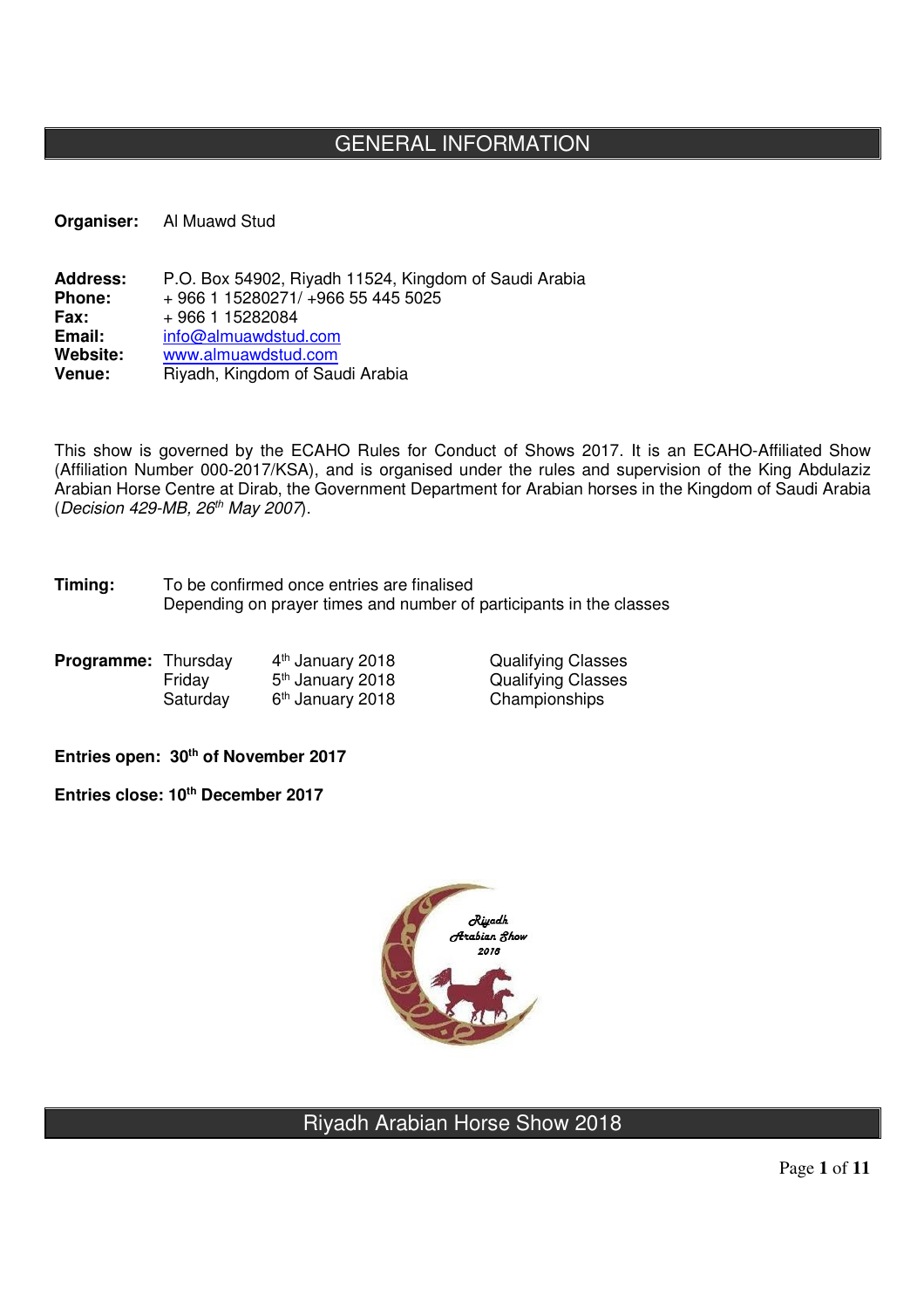|                                | <b>SHOW OFFICIALS</b>                                                                                                               |                                                                                                            |
|--------------------------------|-------------------------------------------------------------------------------------------------------------------------------------|------------------------------------------------------------------------------------------------------------|
| <b>Show Directors:</b>         | Al Muawd Stud                                                                                                                       |                                                                                                            |
| <b>Show Team:</b>              | Mrs. Janet Court                                                                                                                    |                                                                                                            |
|                                | Mr. Obaida Jonaid                                                                                                                   |                                                                                                            |
| <b>Judging Committee:</b>      | Mr Cedes Bakker<br>Mr Robbie den Hartog<br>Mr Koenraad Detailleur<br>Mr Regis Huet<br>Mrs Michaela Weidner<br>Mr Abdullah Al Muqbel | <b>Netherlands</b><br><b>Netherlands</b><br><b>Belgium</b><br>France<br>Germany<br>Kingdom of Saudi Arabia |
| <b>Disciplinary Committee:</b> | Miss Jill Cameron<br>Mr. Saad bin Abdullah Al Qassim<br>Eng. Obada A Zabadi<br>Dr Bassem Badr                                       | United Kingdom<br>Kingdom of Saudi Arabia<br>Kingdom of Saudi Arabia<br>Kingdom of Saudi Arabia            |
| <b>Ring Master:</b>            | Mr. Glenn Stevenson                                                                                                                 | <b>United Kingdom</b>                                                                                      |
| <b>Assistant Ring Master:</b>  | Dr Med Vet Mohamed Mohsen                                                                                                           | Egypt                                                                                                      |
| <b>Announcers:</b>             | To be Confirmed                                                                                                                     |                                                                                                            |
| <b>Official Scorer:</b>        | Mr. Michael Steurs - ArabianHorseResults                                                                                            |                                                                                                            |
| <b>Official Photographer:</b>  | To be Confirmed                                                                                                                     |                                                                                                            |
| <b>Sponsorships, PR:</b>       | <b>Riyadh Show Team</b>                                                                                                             |                                                                                                            |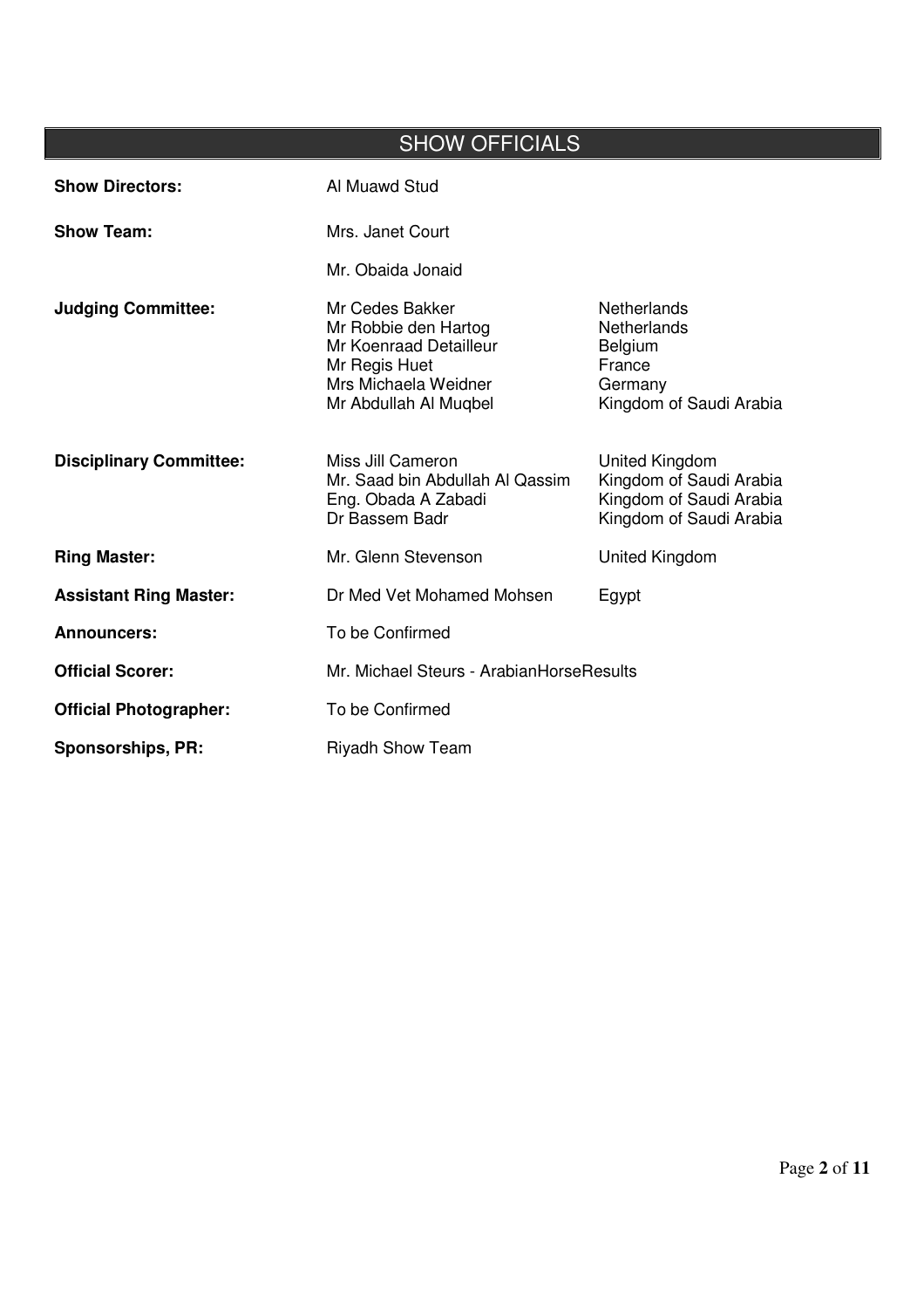### GENERAL CONDITIONS

- 1. The show is governed by the rules and regulations of the European Conference of Arab Horse Organisations – Blue Book 2017. Participants submit themselves to the judges' decisions that are limited to that particular show event and based on the classification system fixed in the entry form. The official ECAHO representative, King Abdulaziz Arabian Horse Centre, has invited the judges & Officials; they work honorary and are not representatives of the societies they belong to.
- 2. All horses must be free from infections and from a home stock free of epidemic diseases. They **must be effectively vaccinated against INFLUENZA. The Vaccination Certificate must be presented!** Any horse may be quarantined at the direction of the Disciplinary Committee's veterinarian.
- 3. No compensation for transportation costs will be granted.
- 4. **The Organiser is not liable** for damages and accidents to participants, grooms, audience or fittings, nor are they liable for theft.
- 6. Stable equipment has to be provided by the exhibitors.
- 7. It was decided by the National Registry King Abdulaziz Arabian Horse Centre (KAAHC) in Saudi Arabia, that all **Gold, Silver and Bronze medal winners will be drug tested.** In case the result is positive, costs have to be carried by the owner of the horse; other participating horses **may be drug tested randomly** on request of the Disciplinary Committee.
- 8. All exhibitors will be expected to conduct themselves in the spirit of the rules of ethical show behaviour and will be held responsible for themselves and their handlers.
- 9. Exhibitor numbers will be distributed from the Organiser's office.
- 10. Order of entry in each class will be determined by the age of the horse (youngest first). It is the responsibility of the Exhibitor to have sufficient handlers for each horse in its class.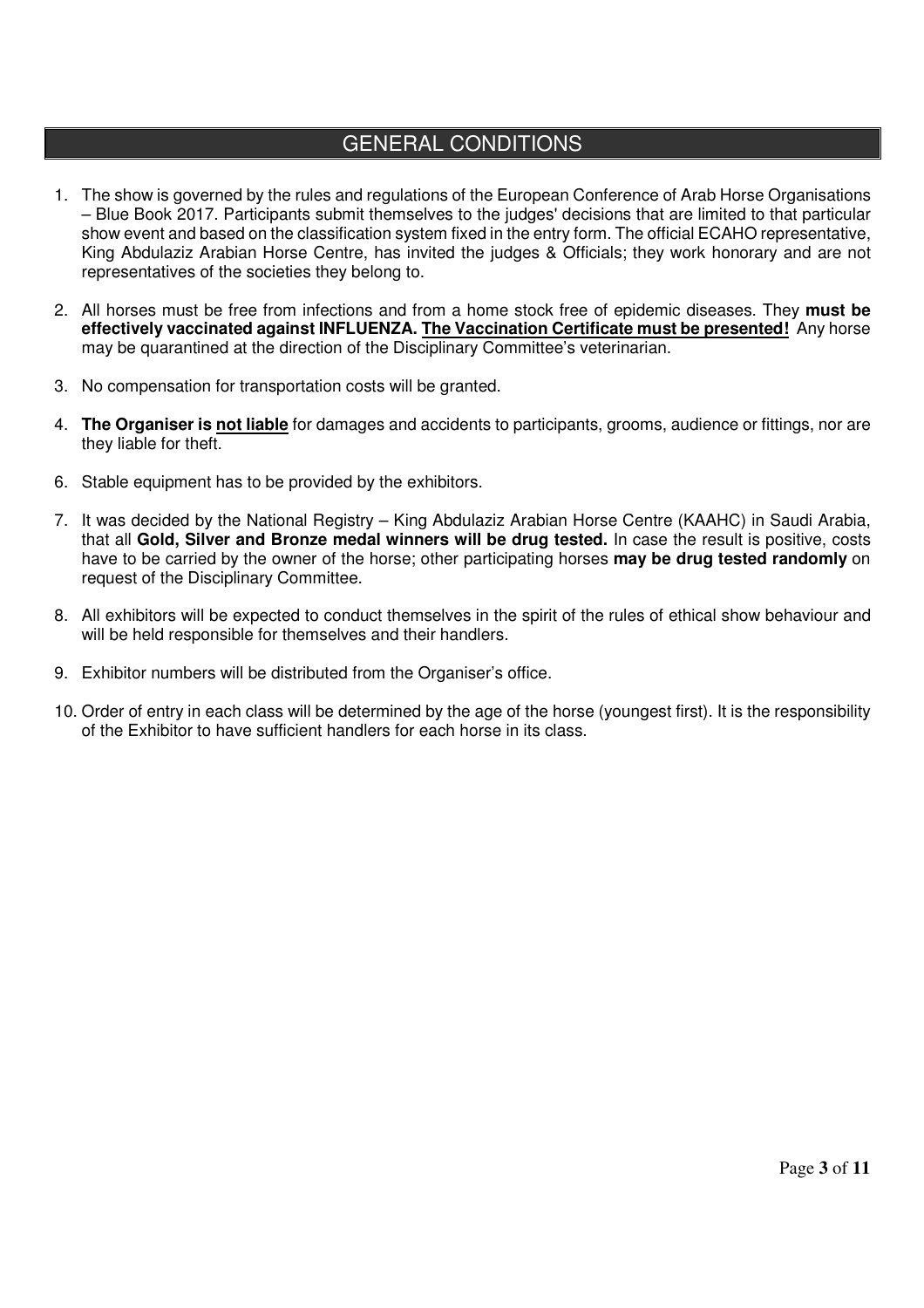# ENTRY CONDITIONS & CLASSES

#### **1. Conditions of Entry**:

 This national ECAHO 'C' Show is for purebred Arabian horses that are **registered** in the WAHO recognized studbook of the Kingdom of Saudi Arabia **at the closing date of entries**

#### **2. Qualification**:

- A. No qualifications are necessary for any horses.
- B. Yearlings must be weaned and they may **not** be shown with less than 6 months of age.
- C. Title Show or A Show Champion Gold and Silver winners are not allowed to take part in a C National show for the rest of that calendar year and the two calendar years following, unless the horse has passed from a yearling to junior, from junior to a senior category. Anybody entering an overqualified horse will be liable to a fine of €600 and the horse will be disqualified.
- **3. Entry Fee: SR 2,000** per horse. Payment is to be made to the following bank account:

 Name of Account: ALRIYADH STUD Account No.: 26300000117506 IBAN No: SA47 1000 0026 30000 0011 7506 Name of Bank: National Commercial Bank, Riyadh, Kingdom of Saudi Arabia

A copy of the payment deposit slip must be sent along with the Entry form**.** 

**4.** A current registration certificate must be obtained from the KAAHC to accompany the entry form. The certificate must have the **KAAHC stamp, signature and dated** 

The entry form, together with the show schedule is a contract between the show organiser and the person who signs the entry form. That person will be held responsible for the horse in case any sanctions are imposed. The entry form must be accompanied by copy of the identification document of the person who signs it.

The King Abdul Aziz Arabian Horse Centre will be responsible for confirming that a horse is correctly registered. The entry **will not be accepted** unless all supporting documents are sent with the entry form, these include the horse passport / registration, vaccination details & history, silhouette page (markings page), and payment confirmation.

Entries **OPEN on 30th November 2017** and must be submitted by the **CLOSING DATE: 10th December 2017.**

#### **Qualifying Classes**

| $rac{1}{2}$ |                             |                                        |  |  |
|-------------|-----------------------------|----------------------------------------|--|--|
| Class 1     | Fillies (1 year old)        | born between 01.01.2017 - 30.06.2017 * |  |  |
| Class 2     | Fillies (2 years old)       | born between 01.01.2016 - 31.12.2016   |  |  |
| Class 3     | Fillies (3 years old)       | born between 01.01.2015 - 31.12.2015   |  |  |
| Class 4     | Colts (1 year old)          | born between 01.01.2017 - 30.06.2017 * |  |  |
| Class 5     | Colts (2 years old)         | born between 01.01.2016 - 31.12.2016   |  |  |
| Class 6     | Colts (3 years old)         | born between 01.01.2015 - 31.12.2015   |  |  |
| Class 7     | Mares $(4 - 6$ years)       | born between 01.01.2012 - 31.12.2014   |  |  |
| Class 8     | Mares $(7 - 9$ years)       | born between 01.01.2009 - 31.12.2011   |  |  |
| Class 9     | Mares (10 years & over)     | born before 01.01.2008                 |  |  |
| Class 10    | Stallions $(4 - 6$ years)   | born between 01.01.2012 - 31.12.2014   |  |  |
| Class 11    | Stallions $(7 - 9$ years)   | born between 01.01.2009 - 31.12.2011   |  |  |
| Class 12    | Stallions (10 years & over) | born before<br>01.01.2008              |  |  |

Page **4** of **11**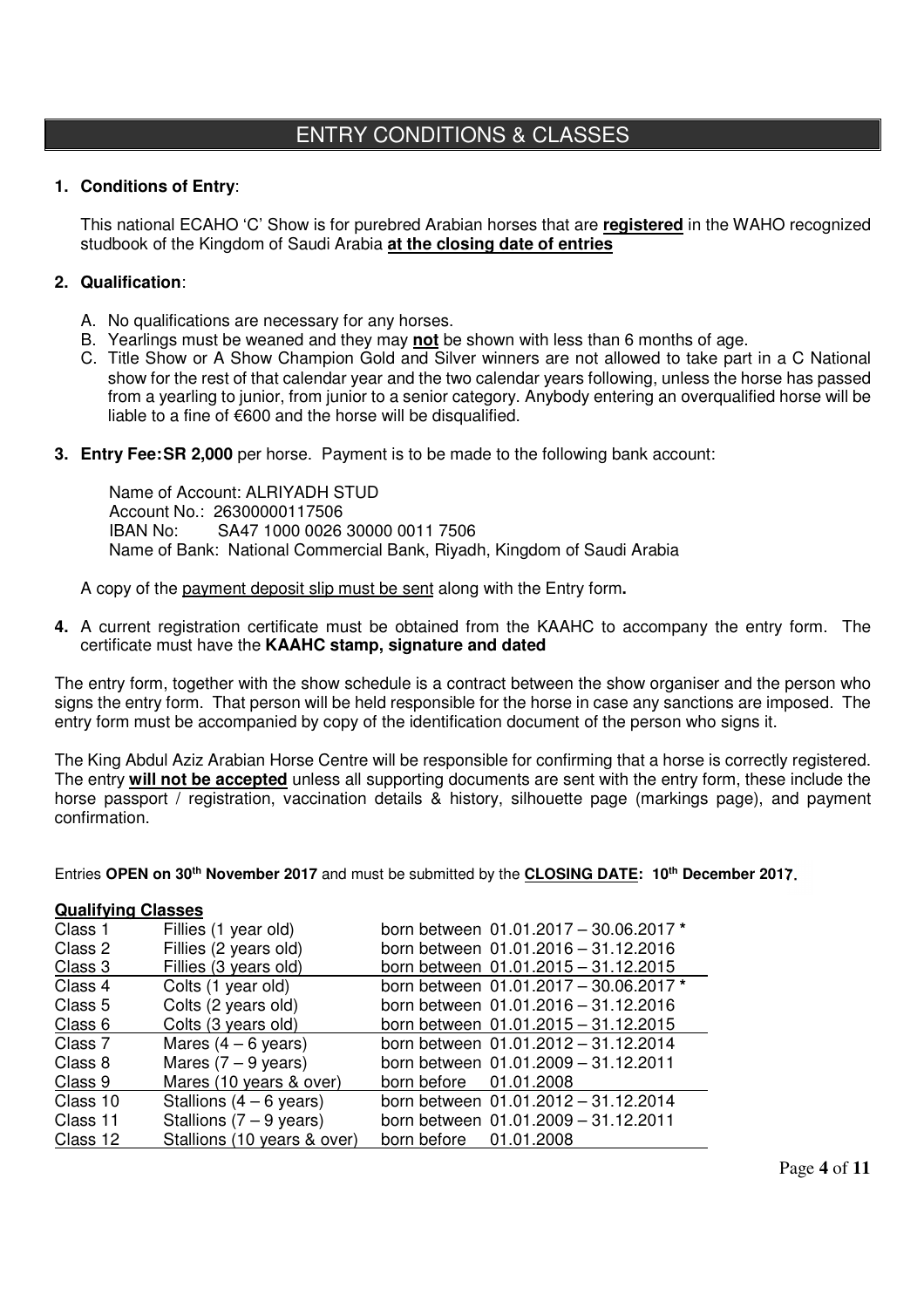**\***Yearlings must be weaned and they may not be shown with less than 6 months of age.

The Organizing Committee retains the right to limit the number of horses per owner/per class. No Exhibitor may enter more than 3 horses in a class, to a maximum total of 15 horses per exhibitor in the show. A class may be split if there are more than 16 horses entered. Any class with fewer than 3 entries may be combined with the next age group of the same sex.

### SCORING SYSTEM ECAHO CLASSES

#### **1. Methods of judging the classes**

The horses will be judged at a trot, standstill and a walk in each class, following the instructions of the Ringmaster and DC. Judges will give points independently from one another and without catalogue according to the following criteria: type, head and neck, body and top-line, legs, movement, based on the 20-points-system (half points allowed). The highest and lowest scores will be deleted. The points awarded by the judges will be added and divided by the number of judges. The number of the horses that qualify for the championships will be depending on the number of qualifying classes for each championship. Details will be announced in the show catalogue.

#### **2. Rules for Ties in Qualifying Places**

In the event of a tie in the qualifying places of a class, the higher place will be given to the horse with the most points for type. If there is still a tie, the higher place will be given to the horse with the most points for movement. Failing a decision on either of these, one judge chosen by ballot will name his preference.

#### **3. Methods and rules for judging Championships**

Championships are not given according to the results achieved in the preceding classes. All Championships will be judged independently and comparatively.

#### **4. Rules for Championships**

The qualified horses will be judged by all Judges (except in case of a conflict of interest).

The first two placed horses of each qualifying classes (including split classes) will be entitled to participate in their respective Championships.

Each Championship will be run in accordance with the 2017 EAHSC 'Rules for Ties & Championships', and in particular, Open Method (C) with a Show Variation.

The Gold, Silver, Bronze and Pearl medal winners will be selected from amongst all the horses that have qualified in their respective classes for each championship.

- 1. The Championships will be judged as follows:
	- a. All the horses qualified for the championship will enter the ring and line up according to the numerical order of their catalogue numbers.
	- b. The horses will be judged individually, standing and trotting.
	- c. Each judge will nominate his choice for Gold, Silver, Bronze and Pearl medals together at the same time, from amongst all the horses qualified for the championship.

Points will be given to the nominated horses as follows:

- A horse nominated by a judge for Gold Medal will receive 4 points.
- A horse nominated by a judge for Silver Medal will receive 2 points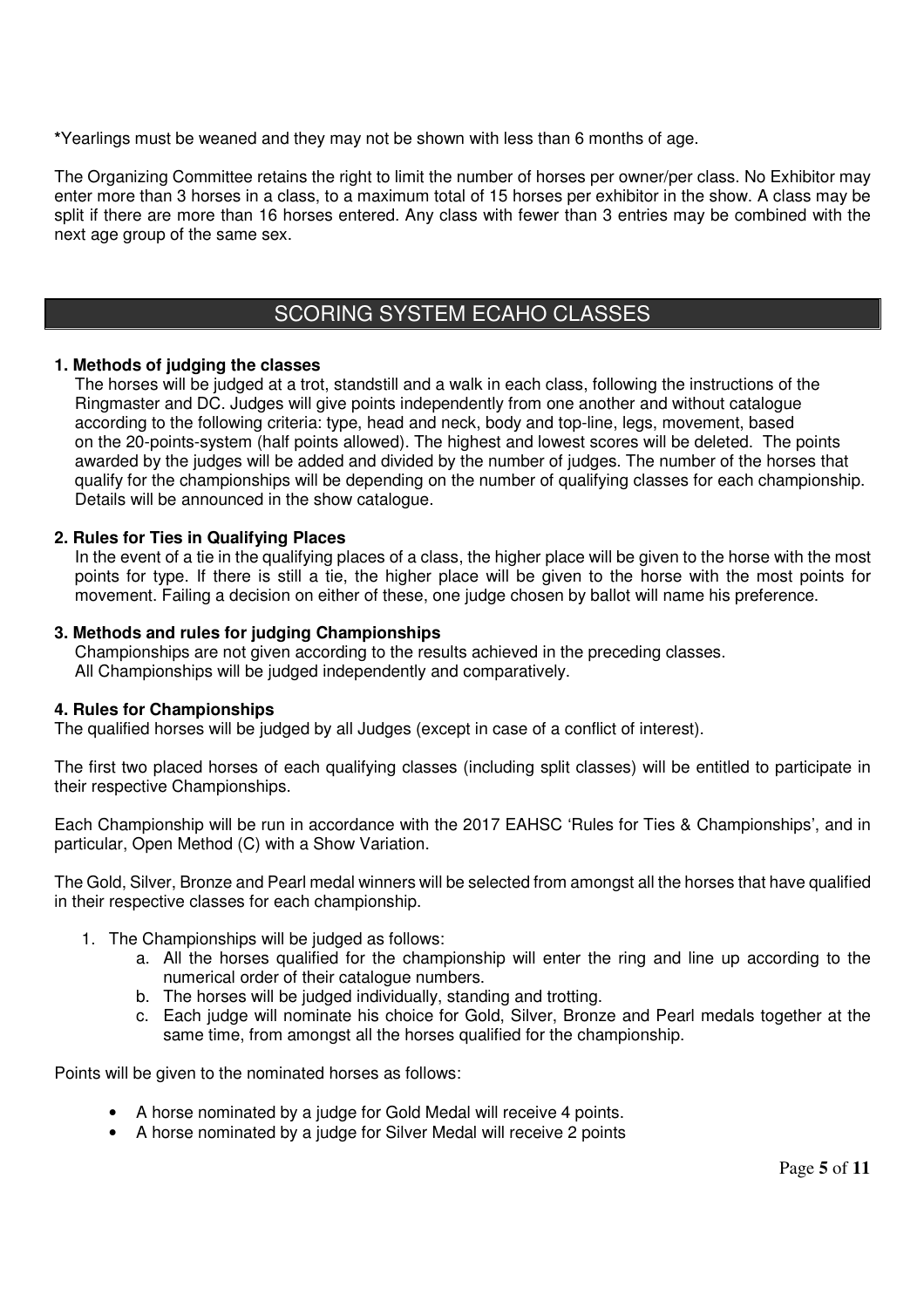- A horse nominated by a judge for Bronze Medal will receive 1 point.
- A horse nominated by a judge for Pearl Medal will receive 0.5 point

The Gold Medal will be awarded to the horse with the highest number of championship points. The Silver Medal will be awarded to the horse with the 2<sup>nd</sup> highest number of championship points. The Bronze Medal will be awarded to the horse with the 3<sup>rd</sup> highest number of championship points. The Pearl Medal will be awarded to the horse with the  $4<sup>th</sup>$  highest number of championship points.

In the case of a tie, the score received in the qualifying class will decide between the horses and if necessary, the score given for type and then the score for movement. Failing a decision on either of these, one judge chosen by ballot will name his preference.

The judges will not discuss the horses.

- 2. A fourth horse will be selected, which will become the Bronze medal winner should one of the three medal winners be disqualified. If this exhibit is not apparent from the voting papers, the judges will be asked to nominate one. This horse will be announced and awarded a Special Show Award of 'PEARL CHAMPION'. In the event that two or more of the medal winners are disqualified, no further substitution will be made.
- 3. All horses that qualify for their respective Championships must take part in the Championship. Unless a certificate from the DC veterinarian is produced, failure to compete will disqualify the horse from the show, with its record of score and class placing being deleted and the horse being disqualified from showing for a period of one year as from the date of the show. In the event of a disqualification, horses placed behind the disqualified horse will move up one place in the class. Should a horse be sent out of the ring by the judges or taken out by the handler for any reason, it will be deemed to have taken part in the championship

The scores will be entered in a computer program and displayed after the prizes have been presented.

## PRESENTATION OF THE HORSE

- **1**. Concerning the **protection of horses and drug abuse**, the rules of ECAHO will be applied in their entirety..
- **2. Handlers** must be at least 16 years of age. They must be neatly and appropriately dressed. The Organiser reserves the right to refuse entry in to the ring of any person wearing unsuitable or casual clothing. They are allowed to wear any clothing normally worn in their country of origin. Handlers will not wear clothes carrying any form of advertising which discloses the connection of the horse they are handling. The horses have to be presented in leather bridles or light halters. Stallions and colts aged three years and over may be shown wearing suitable bridles with bits.
- **3.** Horses may be stimulated before entering the ring by no more than 2 grooms, and at the sole discretion of the DC. Their use will be limited till the horse has entered. Other artificial noise stimulation is not allowed during this show, whether it is in the show ring, collection ring, or in any other place on the show grounds . Artificial Noise is described as (but not limited to) plastic bag shaking, rattle shaking, bottle shaking, hitting of objects with sticks or other instruments. Any **natural** form of stimulation will be allowed. This includes a noise one can make with their own body, for example (and not limited to) yelling, whistling, clapping, cheering.
- **4. Respect of Schedule** The proposed timing of the events will be available to exhibitors from the Organiser's office. The horses will be marshalled by stewards and be in the warm-up ring at least 20 minutes before the start of the event. To avoid any delay in the warm-up ring, each horse should have its own show halter.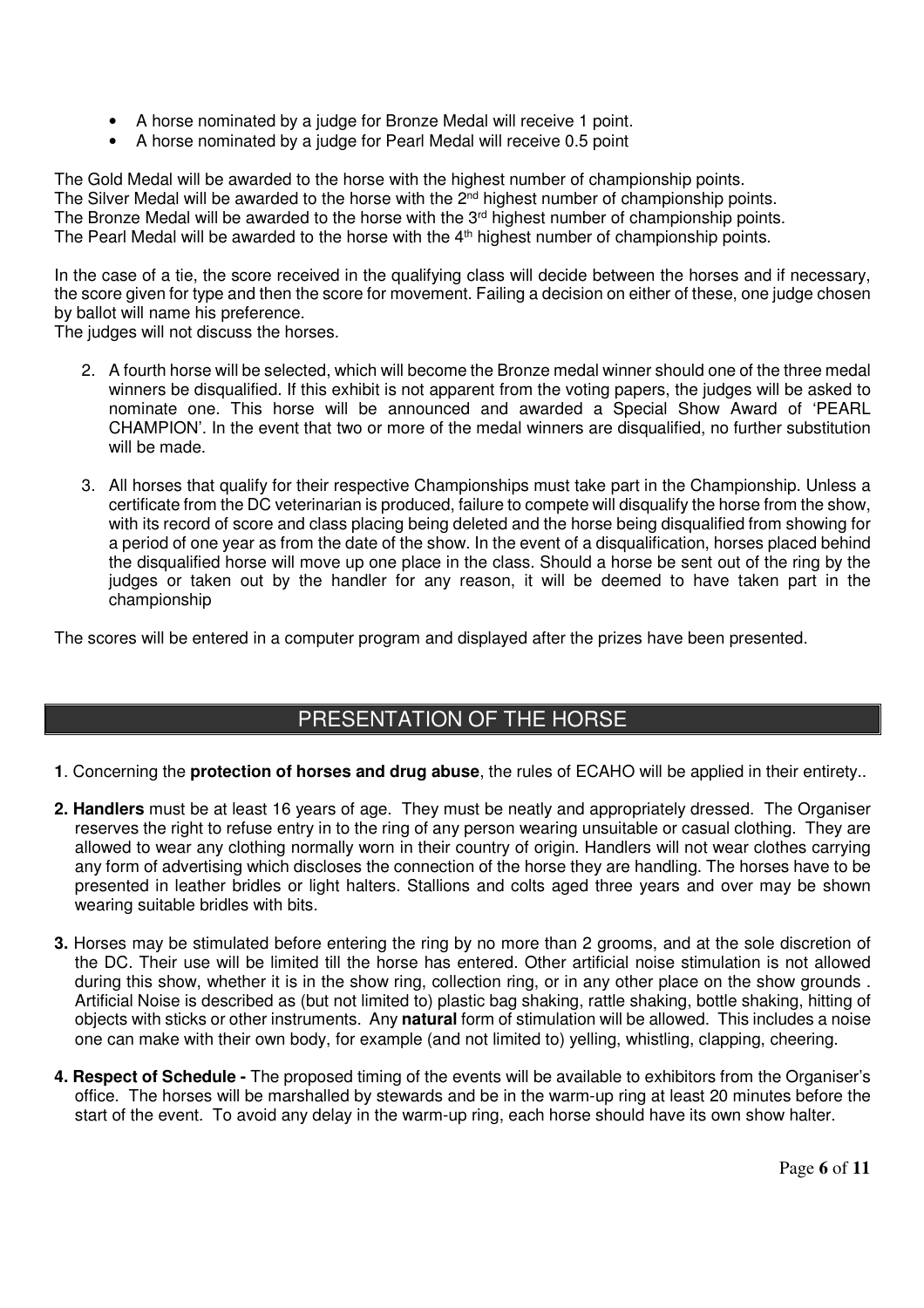**5. Sale Rules -** If a horse is sold between the qualifying classes and the Championships, the new owner will have to prove its purchase with an attestation of the sale signed by the former and the new owner.

# VETERINARY MATTERS & MEDICATION CONTROL

#### **1. Veterinary Inspection**

The veterinary inspection and the checking of passports and identification documents will commence on Wednesday 3rd January 2018 after 12 noon.

#### **2. Vaccination against equine influenza**

All horses must be up to date with their influenza vaccination. The confirmation of the vaccination history must be included in the horse passport and validated by the Organiser's Veterinarian**.** 

#### **EQUINE INFLUENZA VACCINATION REGULATION for all horses competing in ECAHO competitions**

- 1. All horses must have received an initial Primary Course of two vaccination doses administered a minimum of 21 and a maximum of 92 days apart. Foals should begin the primary course of vaccination at 6 months of age. It is under the owners´ responsibility if they are shown before the primary course of vaccination is complete.
- 2. The First Booster must be given within 7 calendar months following the date of administration of the second vaccination of the primary course. Horses which have received a correct primary course of vaccinations may compete at an ECAHO event up to 7 months after the second dose of the Primary Course.
- 3. Horses that were correctly certified as receiving the primary course prior to 2009 are not required to fulfil the requirement of the first booster, providing there has been no lapse in their vaccination regime.
- 4. Further booster vaccinations must be given within 12 months of the last dose, or shorter intervals where local or national authorities require it.
- 5. No vaccination may be given within 7 days of the day of arrival at the ECAHO event.
- 6. Vaccines must be administered by a veterinarian. The details of the vaccine, serial/batch number and the date of administration must be recorded in the passport, signed and stamped by the veterinarian who administered the vaccination.
- 7. The entering of vaccination details in a new passport or a duplicate: if the vaccination history of a horse is very long, the veterinarian may use the following statement "The vaccination history of this horse is correct to date……. (Enter the last vaccination date)", signed and stamped by a veterinarian.
- 8. Sanctions for vaccination irregularities, considering a 12 month interval between boosters:
	- a. Up to 1 week late: a fine of €130 The horse will be allowed to compete.
	- b. Between 1 and 2 weeks late: a fine of  $\epsilon$  200 The horse will be allowed to compete.
	- c. More than 2 weeks late: a fine of  $\epsilon$  280, the horse will not be allowed to compete and must leave the show ground as soon as possible.
	- d. No correct primary course or first booster vaccination where required: a fine of € 280, the horse will not be allowed to compete and must leave the show ground as soon as possible. (The vaccinations must be restarted as in articles 1 and 2).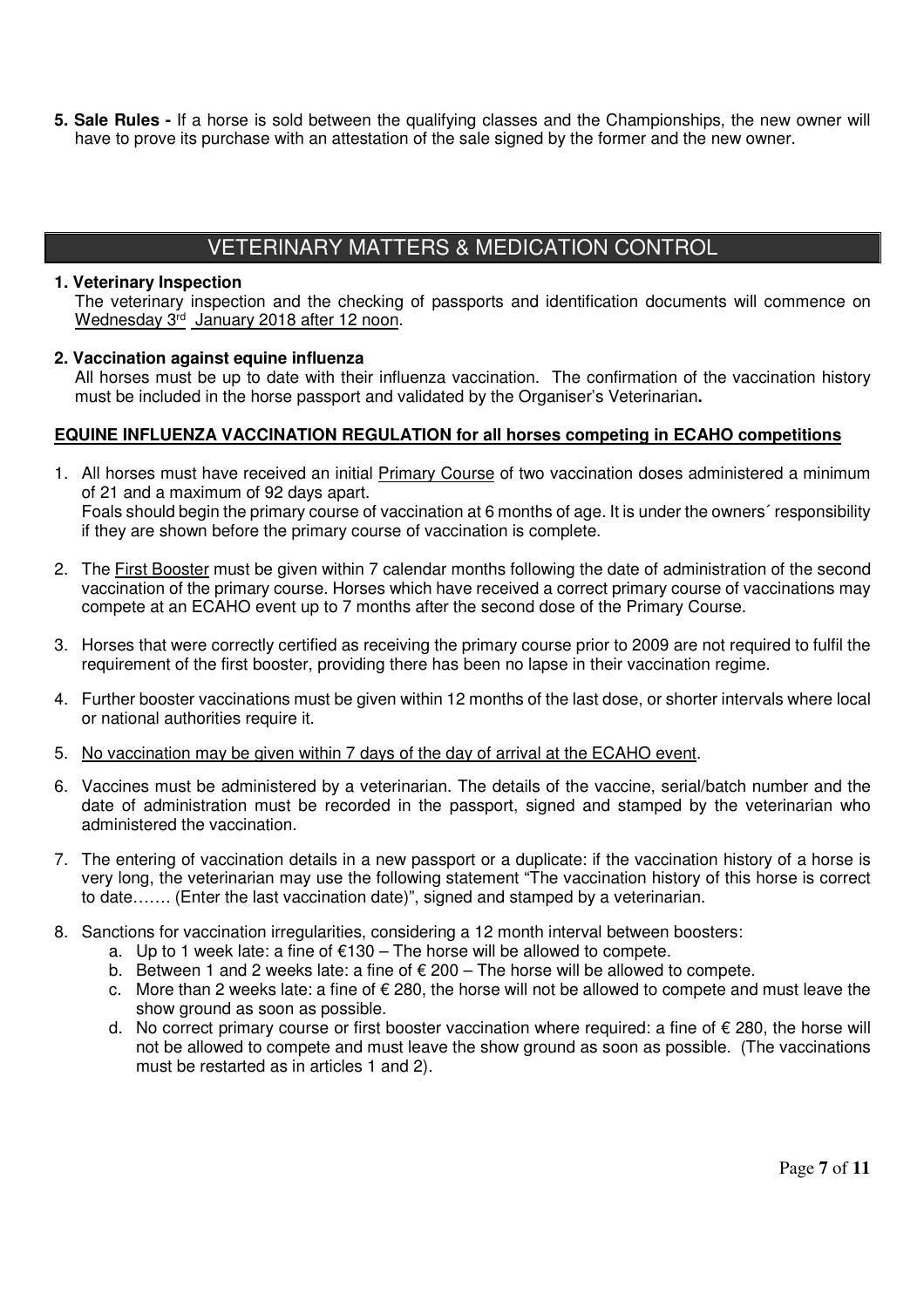# **MISCELLANEOUS**

**1. Arrival & Departure of Horses:** Stabling for will be available from **Tuesday 2nd January 2018**.

All horses **must vacate** the stabling area by **10.00am on Sunday 7th January 2018.**

- **2. Feed:** is to be provided by the exhibitors themselves.
- **3. Stabling:** Boxes will be allocated by the Organiser and bedding will be provided. Exhibitors and staff will be responsible for the cleaning out of the stables.
- **4. Veterinary costs:** Treatments will be at the expense of the exhibitor.
- **5. Insurance:** All exhibitors must ensure that their Personal, Civil Liability, Individual Accident & Sickness insurance policies are valid. In the event of a competitor not being correctly insured, the Civil Liability of the Organisers will not be incurred. The horses and equipment of the exhibitors remains under their supervision and responsibility for the duration of the event.

## EUROPEAN ARAB HORSE SHOW COMMISSION – BLUE BOOK 2017

#### **Rules for Conduct of Shows**

- 1. By participating at a show, show organisers, judges, exhibitors, owners and handlers agree that they will unconditionally submit themselves and the persons assisting and accompanying them to the "Rules for Conduct of Shows" and, as regards veterinary matters and drug misuse, to the relevant ECAHO Veterinary Regulations and ECAHO Rules for Medication Control. The accompanying persons include e.g. trainers or persons representing the show organizer as well as assistants of any of those persons. They will accept the jurisdiction of the Disciplinary Committee (DC), the Standing Disciplinary Committee (SDC) and the ECAHO Appeals Committee (EAC). The person who has signed the entry form will be considered to be the person responsible for the horse in question. These Rules will be interpreted when necessary under the provisions of the laws of Switzerland. Show organisers are not permitted to introduce rules which are in conflict with the EAHSC "Rules for Conduct of Shows".
- 2. Horses must be accompanied at the show by a horse passport containing all vaccination records. Those horses coming from a country that does not issue a passport, must be accompanied by an official Registration document which includes a graphic description and all vaccination records. If, when a horse attends a show, it's passport is at the Registry for any reason, then a letter from the registrar attesting to this must be provided along with a photo-copy of the passport, including the description and the vaccination records.

#### **The show organizer**

- 3. The show organiser reserves the right to refuse an entry, but must give the reason for refusal in writing.
- 4. The show organizer will issue a printed show catalogue. The name of every horse must be printed in the show catalogue, as well as the names of sire and dam, (and maternal grandsire if possible), date of birth, colour, the names of the breeder and the owner. Should a horse's name not be mentioned in the catalogue, its participation at the show will be allowed only if the exhibitor cannot be blamed for the omission; it will be for the DC to decide. The show catalogue shall furthermore contain: • The names of all the Officials, • The Rules for Conduct of Shows, • The judging system used, the rules for ties and the rules for championships, rules for foal classes (where applicable) • For Shows where prize money is awarded the total amount and distribution of the prize money.
- 5. No class may be split unless there are more than 10 horses entered. Combination of a class with the next age group of the same sex is permitted if the number of entries for the class is below three.
- 6. a) No announcement indicating the identity, breeding or past performance of exhibits, or the identity of their owners will be made during judging. It is, however, permissible for this information to be given out after the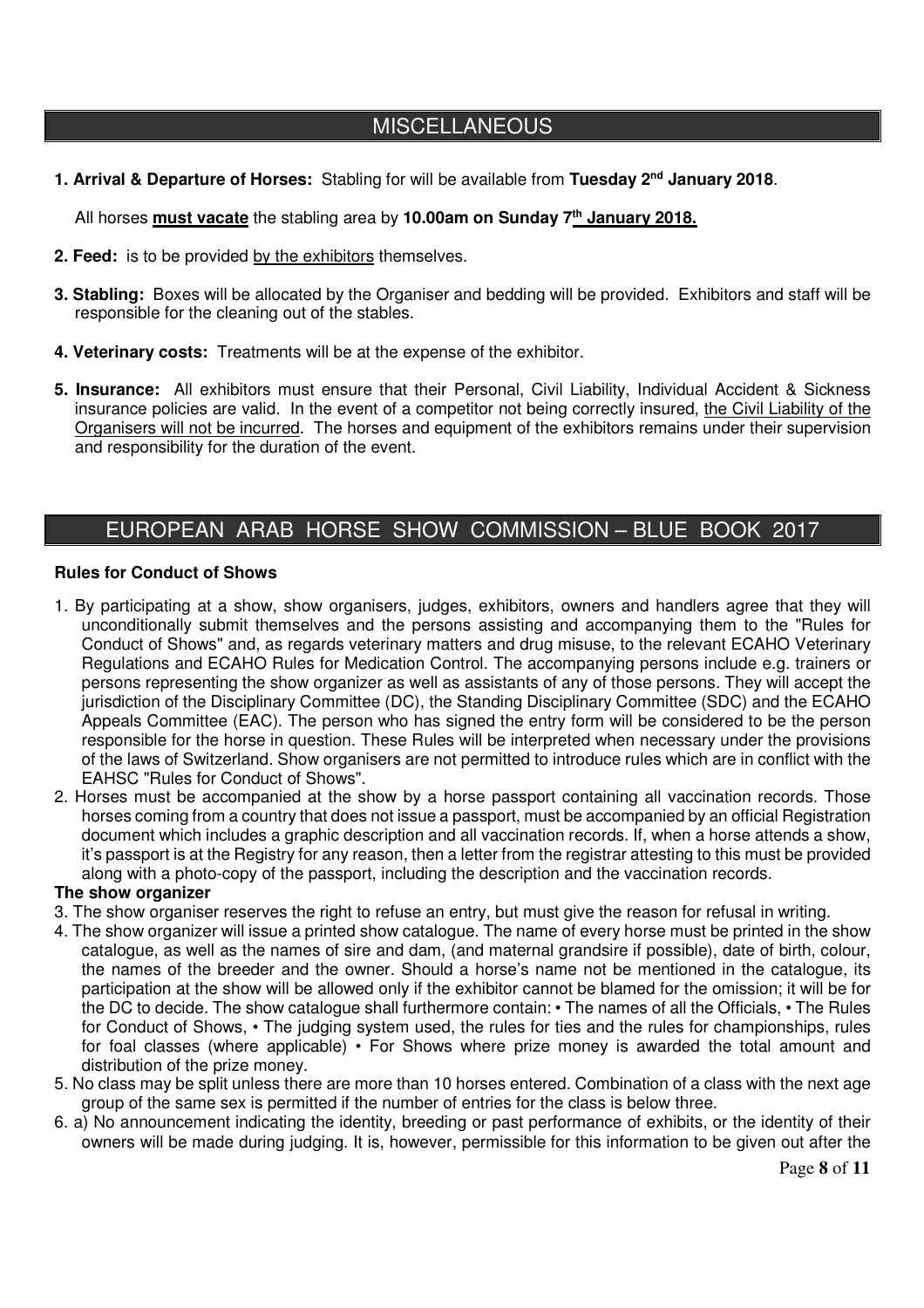judges score sheets have been collected for each exhibit. b) Show organisers will not release details of competitors or their exhibits to the press at any time prior to the catalogue being put on sale at the showground. Catalogues will not be offered for sale, published or posted on internet more than one day before the commencement of the show.

- 7. a) No member of the show organising team may judge, or officiate as member of the Disciplinary Committee. b) If an ECAHO Official or a member of their family is a part of the Organizing Committee of an independent A or Title show, which is not organized by the National Association of the country where the show is held, then that Official cannot officiate at any other A or Title shows. European Arab Horse Show Commission Blue Book 2017 Rules for Conduct of Shows c) Members of the Organizing Committees of A and Title shows may not enter their own horses in a Show which they organize.
- 8. The show organizers will ensure a proper rotation of judges.
- 9. The show organiser will provide appropriate transport, accommodation and meals during the show, for the judges, DC members, ring master and any other ECAHO show officials. If a judge, DC member or ring master cancels the invitation after the travel arrangements have been made, he will pay all the costs arising out of this booking.
- 10. No gifts in the form of fees or money are allowed to be paid or given by the organiser, nor accepted by the judges, DC members and ring masters. Material gifts are allowed.

#### **Judges, DC Members, Ringmasters and respective probationers, hereafter referred to as 'Official(s)'**

- 11. Officials invited to officiate at ECAHO affiliated shows agree to do so with integrity and honesty and to carry out their duties solely with the objects of ECAHO and the welfare of the horses in mind.
- 12. a) Officials appointed at a show will not knowingly officiate in a class in which horses are entered concerning which there may be an actual or apparent conflict of interest. No official appointed at the show may exhibit, ride, drive or handle an entered horse or pursue any other activity not consistent with his duties at the show in which he is officiating. b) Exhibitors will declare on the entry form any actual or apparent conflict of interest with any of the officials invited for the show. Any exhibitor not declaring an existing conflict of interest, of which he is aware, will forfeit all entry fees and will be prevented from showing the horse. c) Organizers will not accept any entries for which any actual or apparent conflict of interest with one of the appointed officials has been indicated by the exhibitor, unless a reserve official is available. d) Judges will not visit exhibitors' premises or accept exhibitors' hospitality or gifts immediately before or during the show concerned, or accept any other benefits that could bring into question the judge's integrity or honesty.
- 13. a) An actual or apparent conflict of interest may occur if a horse is exhibited that: Is being trained or handled by a member of the officials family • has been bought or sold by an official either as owner or agent • has been bred or is owned in whole or part by the official or by a member of the official's family, or business partner in an Arab horse business venture • has been leased by the official, at any time • has been bred by or is the property of a breeding organization in which the official is or was an employee • has been regularly trained, examined or treated by the official in a professional capacity • is the subject of an on-going negotiation to buy or lease, or a provisional purchase condition to which the official is a party. An actual or apparent conflict of interest may further occur, amongst others, if the Judge, irrespective of the payment or receipt of a remuneration or any other consideration, during the period of one year (365 days) before a show at which the Judge officiates: • has entered into any business relationship with an exhibitor at that show, • has performed consulting for an exhibitor at that show, • has purchased or sold a horse from or to an exhibitor at that show, • was involved with the breeding of a horse of an exhibitor at that show, • was involved in similar activities with an exhibitor at that show. In case of doubt, the DC's decision will prevail Any Official must decline to officiate if they consider themselves to have a conflict of interests concerning a horse, its' handler or its' owner(s). European Arab Horse Show Commission Blue Book 2017 Rules for Conduct of Shows
- 13. b) If, during the show a conflict of interests of which the exhibitor was un-aware becomes apparent, the following options are available: i) if the official with the conflict of interests is a judge or probationer judge,  $\cdot$ the judge or probationer judge will suspend his/her duties for the duration of the class and respective championship • a published reserve judge or another judge from the judges panel may be used for the class and respective championship • if the above mentioned (i) is not applicable and if no reserve judge is available or there are no more members of the judges panel, the total points in the class will be multiplied by the factor of planned number of judges divided by the actual number of judges, to calculate a comparable score in case of ties in championships ii) if the official with the conflict of interests is a DC member, this DC member is not allowed to issue any yellow or red cards for the duration of the class and respective championship, but may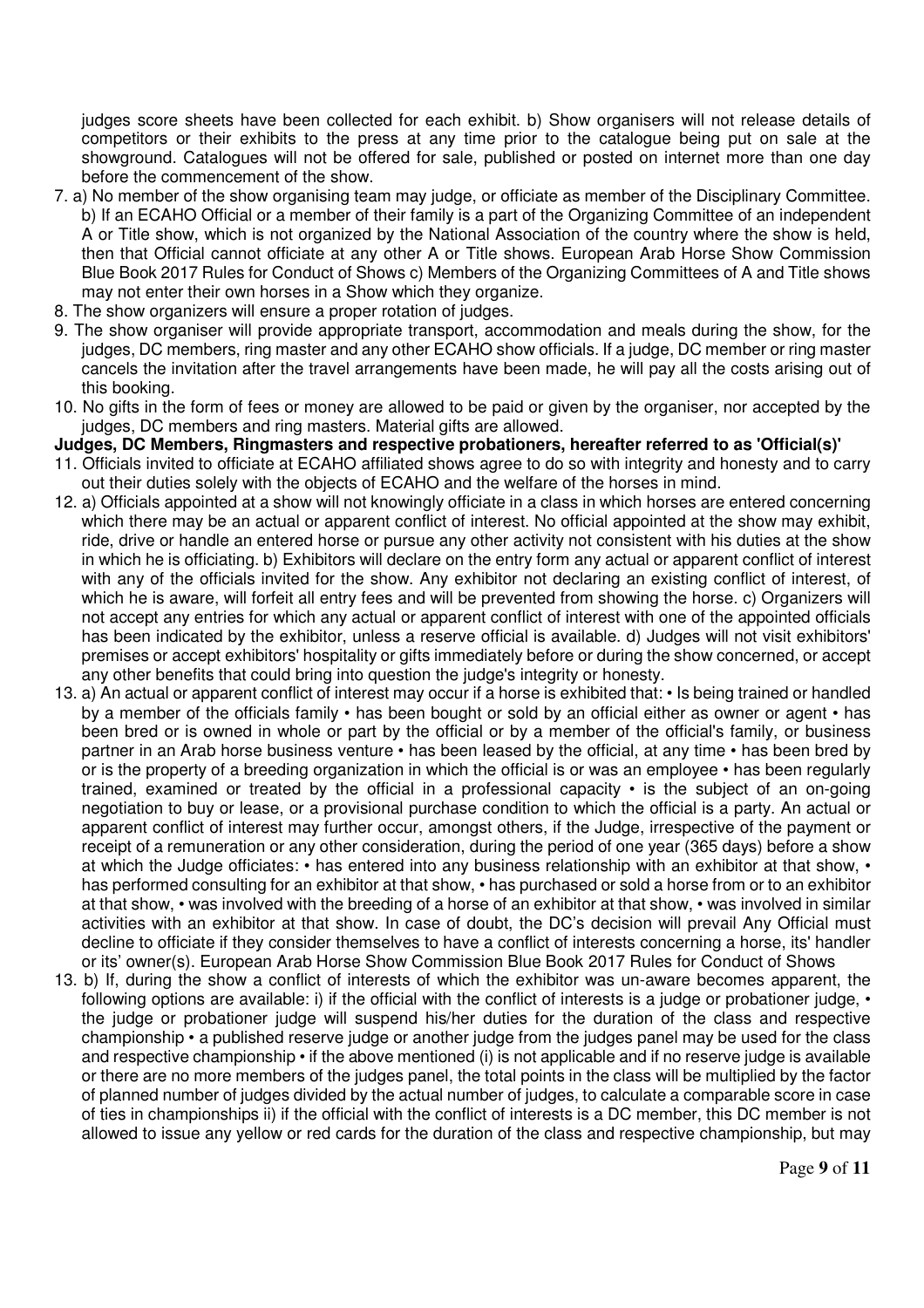continue all other duties iii) if the official with the conflict of interests is a Ringmaster, this Ringmaster may be replaced for the duration of the conflict by: • a reserve Ringmaster • a member of the acting DC All aspects concerning actual conflicts of interests and their consequences will be recorded in the DC report.

- 14. Judges will not consult the show catalogue before or during the show at which they are judging.
- 15. In the show ring, all communication between judges and handlers prior to the presentation of prizes will be through the Ringmaster.
- 16. Judges may withhold any award if in their opinion the exhibit does not merit such an award.
- 17. The judge, or if more than one, the panel of judges may request that the ring master show a handler a yellow or red card if they consider that there is abuse to a horse or that there is misconduct.

#### **Conduct of Halter Classes**

- 18. All handlers at A and Title Shows must be in possession of a valid handlers permit which they must present to the DC in order to participate in the Show.
- 19. Handlers will be neatly dressed. They may wear any costume normally worn in their country of origin. Handlers will not wear clothes carrying any form of advertising which discloses the connection of the horse they are handling.
- 20. The judge(s) may request that the ringmaster order unruly horses to be withdrawn.
- 21. The judge(s) may request that the ringmaster ask a handler to open a horse's mouth or pick up its feet for inspection.
- 22. Exhibits are to be judged standing, walking and trotting. Handlers who do not comply with the ring master's instructions regarding the above may be given a Yellow/Red card by the ring master.
- 23. a) Horses will appear in the collecting ring no less than 10 minutes before the start of the class. b) Exhibits that appear late (missing the walk around the ring) will be excluded from the class. European Arab Horse Show Commission Blue Book 2017 Rules for Conduct of Shows
- 24. Stallions and colts aged three years and over may be shown wearing bridles and bits that are both secure and comfortable for the horse. All bridles without bits are equally to be both secure and comfortable for the horse. Any horse that is not under control will be removed from the show ring and disqualified.
- 25. a) Any horse becoming loose in the collecting ring is subject to a penalty (of a fine not exceeding 100  $\epsilon$ ) at the discretion of the DC. b) Any horse becoming loose in the show ring will immediately continue to be shown and is subject to a penalty (of a fine not exceeding 100€) at the discretion of the DC. Should the horse become loose a second time it will be disqualified.
- 26. spare

#### **Soundness**

- 27. Exhibits that appear to be lame may be assessed and placed by the judges. Judges may exclude any horse so lame that assessment will inflict pain.
- 28. spare

#### **Disguising of Exhibits**

- 29. No alteration of the basic colour of the skin, coat or hooves is permitted. Hoof paints, colourless varnishes, coat dyes, glitter spray and cosmetic operations including skin grafts are forbidden. Tail and mane hair extensions are forbidden. Colourless hoof oils, Vaseline or oil and white chalk used on white legs will be accepted.
- 30. Artificial methods of dilating the eyes or affecting the natural action of the horse or otherwise influencing its action or behaviour by oxygenating the bloodstream or by the use of weights or artificially weighted shoes, or by electrical or chemical treatment of any kind at any time before or during exhibition are forbidden. Burns, cuts or other marks on the body of any exhibit in such places or positions as to indicate that prohibited methods have been used will be regarded as full and adequate grounds for exclusion of any exhibit from competition, at the discretion of the DC with veterinary advice.
- 31. a) In halter classes horses may be fully or partly body-clipped, subject to eyelashes being left uncut, hair inside the ears left unshaved and tactile hair left intact around the nose, muzzle and the eyes. Horses not fulfilling these criteria will not be allowed to participate. "Balding" is not encouraged. b) No equipment intended to alter the natural appearance of the horse is permitted in the stables, including necksweats, neck collars, tailracks, hobbles or weights. Anyone using such equipment on the showground may be suspended by the DC for the period of the show.
- 32. spare